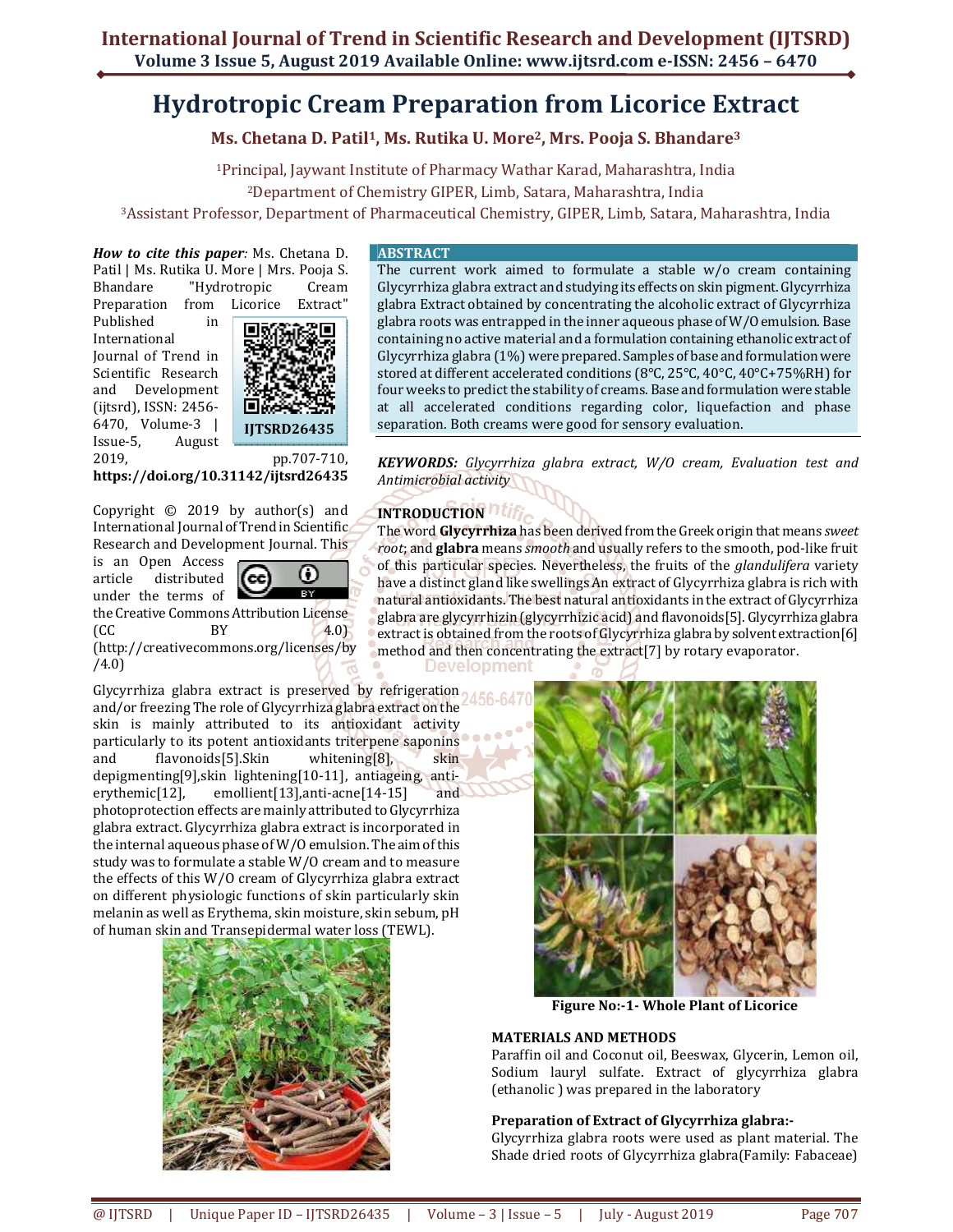#### International Journal of Trend in Scientific Research and Development (IJTSRD) @ www.ijtsrd.com eISSN: 2456-6470

were taken, cleaned and ground in an electric grinder to have a coarse powder. The powder was then passed through sieve number 60 and stored in a well-closed container at 25°C. One kg powdered material of Glycyrrhiza glabra roots was introduced into a glass flask and analytical grade ethanol was added, soaked for three days and kept in the laboratory. The flask was shaken for 10 minutes after each day for three days. Finally the soaked material of plant was filtered through several layers of muslin cloth one by one coarse filtration. The filtrate so obtained was evaporated under reduced pressure at 45 ºC in a Rotary vacuum evaporator. The process of evaporation was continued until the little amount of alcohol remained. Then the same procedure of soaking, filtering and evaporating was repeated with the remaining material in the flask for two times more. Then, the final concentrate of three successive extractions was combined and again concentrated on Rotary vacuum evaporator under reduced pressure at 45ºC. The syrupy extract so obtained was collected in glass containers and stored in the freezer at 0°C.

## **Preparation of base and formulation:-**

W/O creams were prepared by the addition of the aqueous phase to the oily phase with continuous agitation[16]. The base was prepared by heating paraffin oil, bees wax, coconut oil and surfactant( sodium lauryl sulfate) up to 75°C±1°C. At the same time, the aqueous phase consisting of glycerin and water was heated to the same temperature and then the aqueous phase was added to the oil phase drop by drop. Stirring was continued by the mechanical mixer for about 10 minutes until the complete aqueous phase was added. After the complete edition of the aqueous phase, the speed of the mixer was reduced for homogenization. Then triethanolamine was added and homogenization was carried out for a period of 5 minutes until the formed cream cooled to room temperature[16]. The formulation was also prepared by the same method; the only difference was the addition of Glycyrrhiza glabra extract (active drug) that was added in the aqueous phase consisting of glycerin and water. Each formulation consists of preserved water (propyl paraben, methyl paraben) .the formulations were neutralized by triethanolamine to Ph=5.5.

## **Stability Tests:**

Physical analysis, types of emulsion, pH determination, electrical conductivity and centrifugation tests of creams were analyzed to assure the formulation of desired properties. Stability tests were performed at different conditions for emulsions to note the effect of these conditions on the storage of creams. These tests were performed on samples kept at80C ± 0.10C (in refrigerator), 250C ± 0.10C (in oven), 400C ± 0.10C (in oven) and 400C ± 0.10(in oven) with 75% relative humidity (RH).The physical characteristic of creams, i.e. color, creaming and liquefaction were noted at various intervals for 28 days.

## **Patch Test:**

On the first day of skin testing, patch tests were performed on the forearms of each volunteer. 5cm X 4cm regions were marked on both the forearms. 1.0 g of base and formulation each were applied to the 5cm X 4cm marked regions separately on each forearm. The regions were covered with the surgical dressing after application. After 24 hours, dressings were removed and the measurements of erythema and melanin were repeated on both forearms.

#### **EVALUATION TEST OF FORMULATION A. Centrifugation test:**

for Creams In this study centrifugation test was performed for both the base and formulation kept at different storage conditions up to a period of 28 days at different time intervals. No phase separation on centrifugation was seen in any of the samples kept at different storage conditions i.e. 80C, 250C, 400C and 400C+ 75% relative humidity up to 28th day of observation. This indicated both creams were stable at all the storage conditions for 28 days. It is evident that proper homogenization speed during emulsion formulation prevented the base and formulation breakage during stress condition

#### **B. Electrical Conductivity Test:**

In this study conductivity test was performed for both base and formulation kept at different storage conditions up to a period of 28 days at different time intervals. No electrical conductivity was seen in any of the samples of base and formulation kept at different storage conditions i.e. 80C, 250C, 400C and 400C+ 75% relative humidity up to 28th day of observation. This indicated both the creams were stable at all the storage conditions for 28 days.

## **C. Stability:**

In this work, both base and formulation were divided into four samples separately and these samples were kept at different storage conditions i.e. at 80C in the refrigerator, at 250C, 400C and at 400C + 75% relative humidity (RH) instability chambers. These samples at different storage conditions were observed for a period of 28 days at different intervals. Samples were observed with respect to change in color, liquefaction and phase separation

## **ANTIMICROBIAL ACTIVITY PROCEDURE –**

100 mg of powder sample was dissolved in 0.1 ml of respective solvent Then 0.1 ml of bacterial inoculums was introduced on prepared cultured media. Then it was spread with the help of glass spreader. The bore was created on culture media with the help of cork borer. The extract was introduced on that bore. The plate was kept on the deep refrigerator for 1 hr. for penetration and then kept in incubator for incubation for 48 hrs at  $37^{\circ}$ C. The zone of inhibition was observed and measured.

## **RESULT AND DISCUSSION:**

#### **1. Colour:**

The freshly prepared base was creamy white while formulation was pale yellow in color (due to the presence of Glycyrrhiza glabra extract). There was no change in color of any sample of base and formulation at different storage condition i.e. 80C, 250C, 40 0C and at 400C+ 75% relative humidity up to the observation period of 28 days. Polyphenols which are a present extract of Glycyrrhiza glabra have microbicide activities against huge no of bacteria.

## **2. Liquefaction:**

No liquefaction was observed in any of the samples of base and formulation kept at 80C and 250C during the whole observation period of 28 days but slight liquefaction was observed in samples kept at 400C and 400C + 75% RH from 21stday of observation but there was no increase in liquefaction till the end of the study period.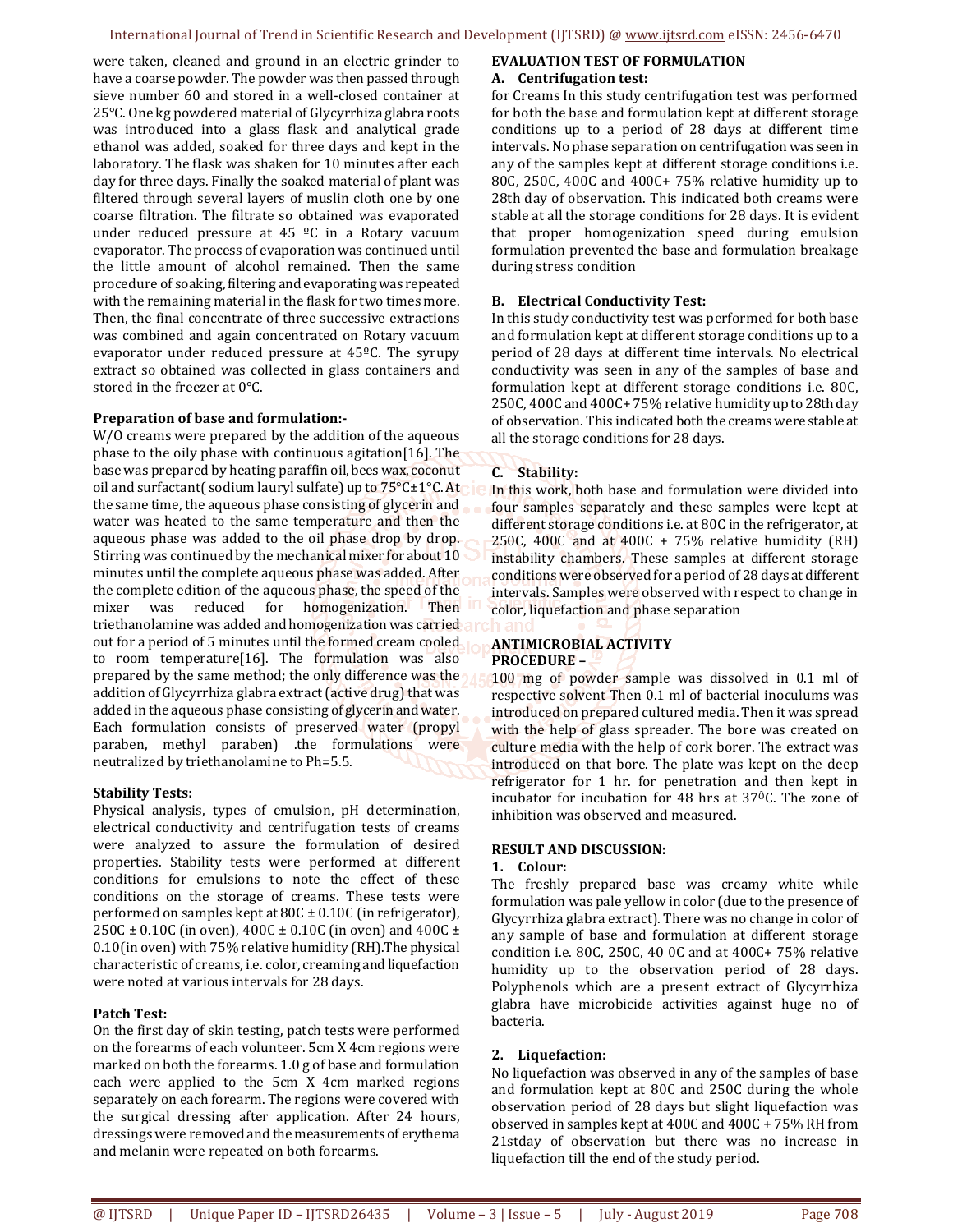International Journal of Trend in Scientific Research and Development (IJTSRD) @ www.ijtsrd.com eISSN: 2456-6470

#### **3. Phase Separation:**

No phase separation was observed in any of samples of base and formulation kept at 80C, 250C, 400C and 400C+ 75% relative humidity up to observation period of 28 days. This indicated both base and formulation were stable at all the storage conditions for 28 days.

# **4. Ph:**

The pH is a significant parameter so far as the effectiveness of the cream is concerned and it can be used as an indicator of emulsion stability. F or the formation of stable emulsions pH value of aqueous phase is the key factor .pH of skin ranges between 5 and 6, and 5.5 is considered to be the average pH of the skin. Therefore, the formulations intended for application to skin should have pH closer to this range. In this study, the pH of freshly prepared base and formulation was 5.51 and 5.34 respectively, which is very close to the skin pH. The pH values of the samples of base kept at different storage conditions i.e. 80C, 250C, 400C and 400C + 75% RH was found to be decreased gradually from the first day to the last day & on 28thday pH of base was 5.33, 5.31, 5.33 and 5.24 respectively, whereas samples of formulation were kept at different storage conditions i.e. 80C, 250C, 400C and 400C + 75% RH was 4.40, 4.80, 4.50 and 4.99 respectively.

## **5. Patch test:**

In this study patch tests were performed on forearms of volunteers for 24 hours for both the formulation and base, to check the safety of the formulation and the base on human skin. It was found that erythema level was decreased after the application of base and formulation by the end of 24 hours and no skin irritation was produced by the two creams after 24 hours. It is concluded that the formulation and the base produced no skin irritation after performing patch test of 24 hours. It may be attributed to the presence of a good emollient glycerin in the base and formulation, and/or Glycyrrhiza glabra natural antioxidant in an extract of glycyrrhiza glabra, in the formulation, which has the ability to reduce skin erythema.

## **EVALUATION OF CREAM:**

| <b>Sr. no</b> Prameter | <b>Observation</b> |
|------------------------|--------------------|
| Colour                 | Yellowish brown    |
| 0dour                  | Sweet              |
| Taste                  | Sweet              |

## **ANTIMICROBIAL ACTIVITY**



**E.coli** 



**Staphylococcus aureus** 



**Baccilus** 

# **DISCUSSION:**

The current work aimed to formulate stable water in containing glycyrrhiza glabra extract and studying its effect on skin pigment. No phase separation was seen in any of sample of base and formulation kept at 8C,25C and 30C but there was a little bit of separation in samples kept at 40C+75%RH from the 21 days of observation. This indicated both creams were stable at 8C,25c and 30C.In the present, both base and formulation did not show any change in color of samples at different storage condition up to the observation period of 28 days. G. was introduced extract containing polyphenols that have antimicrobial activities and thus prevent a color change of the formulation. In addition, no liquefication was observed in any of the samples of the base and formulation kept at 8C,25C and 30C. However slight liquefaction was observed in samples kept at 40C and 40C+RH after 3 weeks of observation, but there was no increase in liquefication till the end of the study period. Thus, the above findings (color, liquefication and phase separation) indicated that both base and formulation were stable at 8C,25C and 30C storage conditions for 28days.

pH is a significant parameter of the effectiveness of cream stability. Skin pH range between 5-6 and 5.5. is considered to the average pH of the skin. In the present study, the pH of the freshly prepared base and the formulation was 5.51 and 5.34, this is very close to the skin pH. In the present study indicated that erythema induces by application of base and formulation was decrease after 24 hours of their application.

#### **CONCLUSION**:

Thus it is concluded that both base and formulation produce no skin irritation after performing a patch test of 24 hours. It may be attributed to the presence of a emollient glycerin in the base and formulation, and G. glabra in the formulation, which has the ability to reduce to skin erythema.